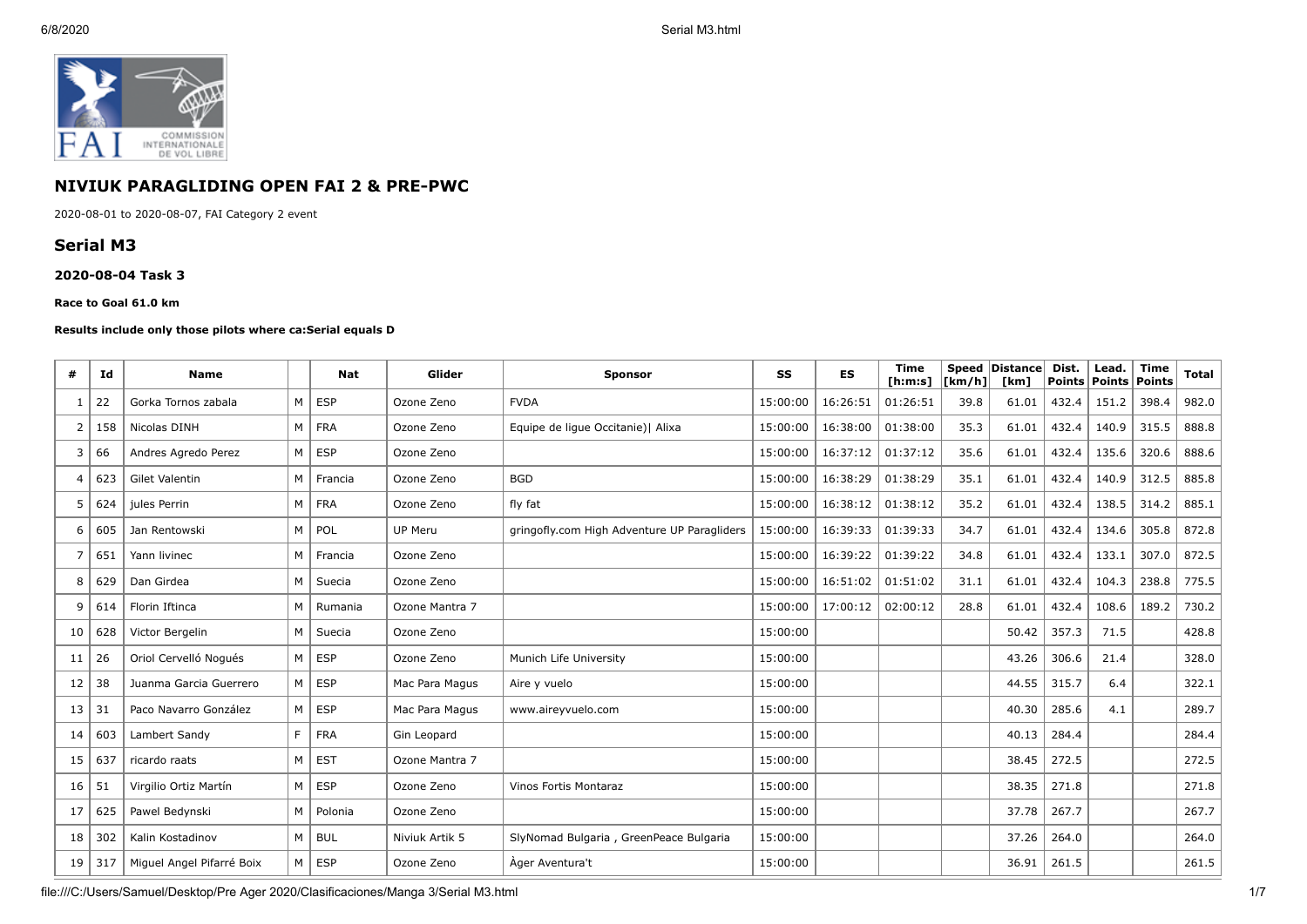6/8/2020 Serial M3.html

| #          | Id  | <b>Name</b>                |             | Nat              | Glider            | <b>Sponsor</b>                      | SS       | <b>ES</b> | <b>Time</b><br>[ <b>h</b> : <b>m</b> : <b>s</b> ] | [km/h] | Speed Distance<br>[km] | Dist.<br><b>Points</b> | Lead.<br><b>Points Points</b> | Time | Total    |
|------------|-----|----------------------------|-------------|------------------|-------------------|-------------------------------------|----------|-----------|---------------------------------------------------|--------|------------------------|------------------------|-------------------------------|------|----------|
| 20         | 400 | Claude LE MELLEC           | M           | Francia          | Ozone Zeno        |                                     | 15:00:00 |           |                                                   |        | 36.88                  | 261.4                  |                               |      | 261.4    |
| 21         | 88  | Gabriel Cañada Estébanez   | M           | <b>ESP</b>       | Windtech Duster   | Windtech Paragliders                | 15:00:00 |           |                                                   |        | 36.84                  | 261.1                  |                               |      | 261.1    |
| 22         | 635 | Tim Roche                  | M           | Francia          | Niviuk Peak 5     |                                     | 15:00:00 |           |                                                   |        | 36.76                  | 260.5                  |                               |      | 260.5    |
| 23         | 79  | Antonio Ramos Moyano       | M           | <b>ESP</b>       | Gin Puma          | T.royo arilla, tenapark, iparapente | 15:00:00 |           |                                                   |        | 36.73                  | 260.3                  |                               |      | 260.3    |
| 24         | 410 | Nando Silla Martínez       | M           | <b>ESP</b>       | <b>UP Meru</b>    | fdacv.com, appifly.org              | 15:00:00 |           |                                                   |        | 36.50                  | 258.7                  |                               |      | 258.7    |
| 25         | 53  | Ivan Castro Villate        | M           | <b>ESP</b>       | Ozone Zeno        | <b>FVDA</b>                         | 15:00:00 |           |                                                   |        | 36.48                  | 258.6                  |                               |      | 258.6    |
| 26         | 44  | Sergi Ballester Pi         | M           | <b>ESP</b>       | Niviuk Peak 5     |                                     | 15:00:00 |           |                                                   |        | 35.29                  | 250.1                  |                               |      | 250.1    |
| 27         | 178 | Eva Vinuesa Prieto         | $\mathsf F$ | <b>ESP</b>       | Ozone Rush 5      |                                     | 15:00:00 |           |                                                   |        | 34.50                  | 244.5                  |                               |      | 244.5    |
| 28         | 103 | Chechu Martinez Rojano     | M           | <b>ESP</b>       | Skywalk Spice     | RODEO STAR_FGT                      | 15:00:00 |           |                                                   |        | 34.37                  | 243.6                  |                               |      | 243.6    |
| 29         | 638 | Ricardo Mota Leite         | M           | Portugal         | Ozone Mantra 6    | AbouaAboua                          | 15:00:00 |           |                                                   |        | 33.97                  | 240.8                  |                               |      | 240.8    |
| 30         | 97  | Vallés Milla Pere          | M           | <b>ESP</b>       | UP Meru           |                                     | 15:00:00 |           |                                                   |        | 32.76                  | 232.1                  |                               |      | 232.1    |
| 31         | 322 | Fermin Montaner Morant     | M           | <b>ESP</b>       | Nova Sector       | montaner.de                         | 15:00:00 |           |                                                   |        | 29.80                  | 211.2                  |                               |      | 211.2    |
| 32         | 156 | Albert Pol Font            | M           | <b>ESP</b>       | Niviuk Ikuma      |                                     | 15:00:00 |           |                                                   |        | 29.24                  | 207.2                  |                               |      | 207.2    |
| 33         | 180 | Prune Delaris              | F           | Francia          | Ozone Zeno        | Pole espoir vol libre               | 15:00:00 |           |                                                   |        | 28.26                  | 200.3                  |                               |      | 200.3    |
| 34         | 646 | Dawid Krajewski            | M           | Polonia          | UP Summit XC 4    |                                     | 15:00:00 |           |                                                   |        | 22.61                  | 160.3                  |                               |      | 160.3    |
| 35         | 112 | Miguel VILLARTA MARTINEZ   | M           | <b>ESP</b>       | Skywalk Cayenne 6 | FAMILIA VILLARTA                    | 15:00:00 |           |                                                   |        | 22.45                  | 159.1                  |                               |      | 159.1    |
| 36         | 37  | Juan Maiza Otaño           | M           | <b>ESP</b>       | Gin Leopard       | Federacion Vasca- FVDA              | 15:00:00 |           |                                                   |        | 17.14                  | 121.5                  |                               |      | 121.5    |
| 37         | 204 | Ana Maria Sancho Frisuelos | F           | <b>ESP</b>       | Dudek Airlight    | www.monteholiday.com                | 15:00:00 |           |                                                   |        | 16.03                  | 113.6                  |                               |      | 113.6    |
| 38         | 115 | Jordi Roset Ilobet         | M           | <b>ESP</b>       | Ozone Alpina 3    |                                     | 15:00:00 |           |                                                   |        | 8.45                   | 59.9                   |                               |      | 59.9     |
| 39         | 266 | Fernando ACEITUNO          | M           | <b>ESP</b>       | Niviuk Artik 5    |                                     | 15:00:00 |           |                                                   |        | 6.26                   | 44.3                   |                               |      | 44.3     |
| 40         | 224 | Adria Grau Alvarez         | M           | <b>ESP</b>       | Niviuk Peak5      | Niviuk                              | 15:00:00 |           |                                                   |        | 5.98                   | 42.4                   |                               |      | 42.4     |
| 41         | 86  | Gorka Uribe Aldekoa        | M           | <b>ESP</b>       | Ozone Mantra 7    | EAKF O FEDERACIÓN VASCA             | 15:00:00 |           |                                                   |        | 5.06                   | 35.8                   |                               |      | 35.8     |
| 42         | 282 | David Zapata               | M           | <b>ESP</b>       | Ozone Swift       |                                     |          |           |                                                   |        | 4.00                   | 28.3                   |                               |      | 28.3     |
| <b>DNF</b> | 24  | Daniel Gonzalez Rizo       | M           | <b>ESP</b>       | Niviuk Peak 5     | www.alfapilot.com                   |          |           |                                                   |        |                        |                        |                               |      | $_{0.0}$ |
| <b>DNF</b> | 306 | Gadi Wolff                 | М           | <b>GER</b>       | <b>BGD Lynix</b>  |                                     |          |           |                                                   |        |                        |                        |                               |      | $0.0\,$  |
| <b>DNF</b> | 615 | Harriet Short              | F           | Reino Unido      | Ozone Alpina 3    |                                     |          |           |                                                   |        |                        |                        |                               |      | 0.0      |
| DNF        | 633 | Katarzyna Grajoszek        | F.          | POL              | UP Mana           |                                     |          |           |                                                   |        |                        |                        |                               |      | 0.0      |
| <b>DNF</b> | 94  | Nani Pons                  | M           | ESP              | Niviuk Artik 5    |                                     |          |           |                                                   |        |                        |                        |                               |      | 0.0      |
| DNF        | 326 | Juan Luis Morales Gómez    | M           | ESP              | Nova Sector       |                                     |          |           |                                                   |        |                        |                        |                               |      | 0.0      |
| <b>DNF</b> | 48  | Rodolfo Pérez Leunda       | M           | ESP              | Ozone Zeno        | Fed Vasca Deportes Aereos           |          |           |                                                   |        |                        |                        |                               |      | 0.0      |
| ABS        | 612 | Håkan Lindqvist            |             | $M \vert$ Suecia | Ozone Zeno        |                                     |          |           |                                                   |        |                        |                        |                               |      | 0.0      |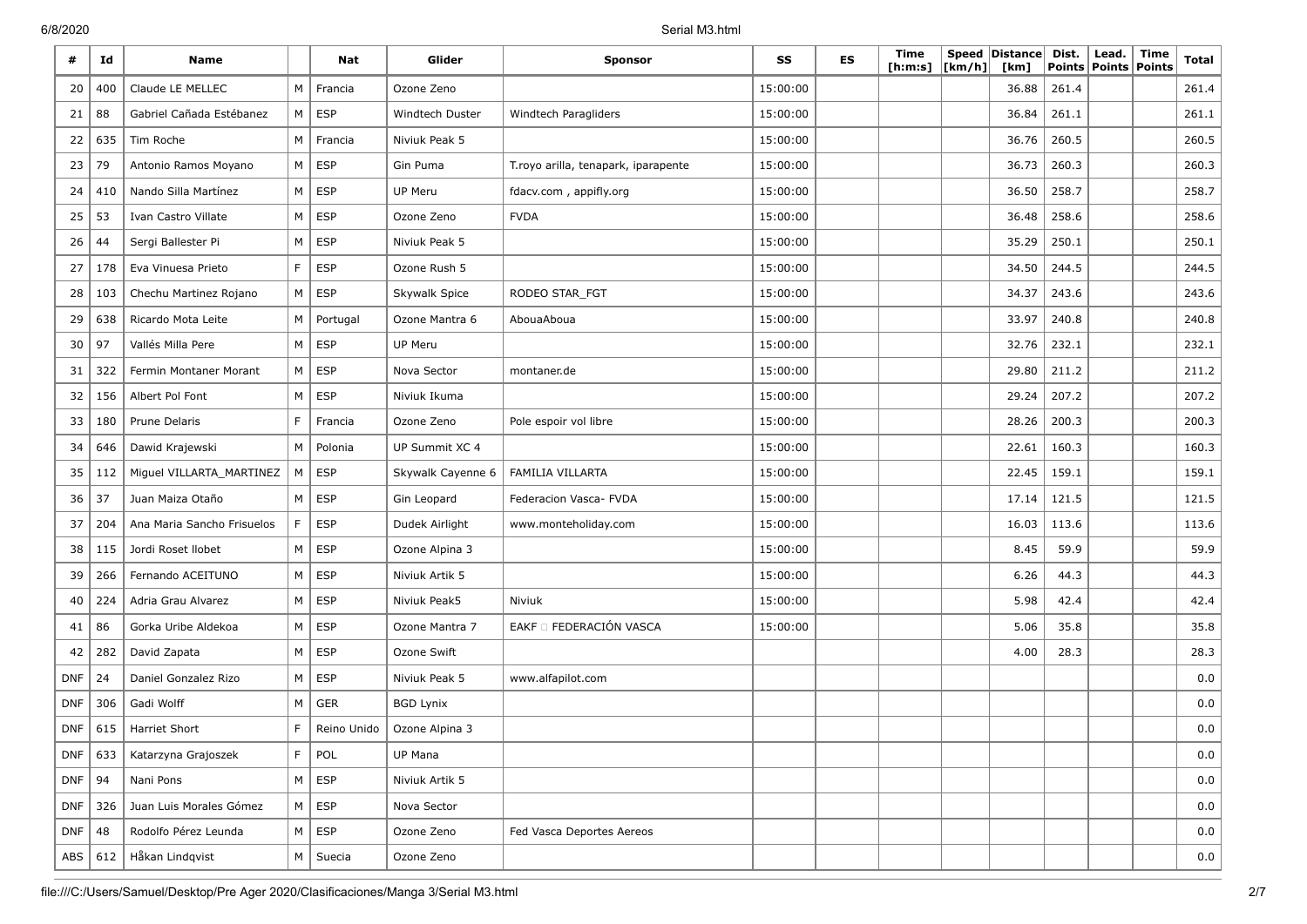|            | Id           | Name                |          | <b>Nat</b> | Glider           | <b>Sponsor</b>               |  | Time<br>Th:m:s | $\lfloor \frac{km}{h} \rfloor$ | <b>Speed Distance</b><br>[km] | Dist. | Lead.<br>  Points   Points   Points | Time | <b>Total</b> |
|------------|--------------|---------------------|----------|------------|------------------|------------------------------|--|----------------|--------------------------------|-------------------------------|-------|-------------------------------------|------|--------------|
| <b>ABS</b> | $\sim$<br>-4 | Mario Argue Domingo | <b>A</b> | ESI<br>ات∟ | Macpara<br>Magus | Perfils<br>revista Parapente |  |                |                                |                               |       |                                     |      | 0.0          |

# **Task definition**

| No             | Lea Dist.                                  | Id<br>Radius<br>Open<br>Close  <br><b>Coordinates</b> |                         |         |                            |                            | Altitude |
|----------------|--------------------------------------------|-------------------------------------------------------|-------------------------|---------|----------------------------|----------------------------|----------|
| 1              | $0.0 \text{ km}$                           | D <sub>0</sub> 1                                      | 400 m                   |         | $13:45$   15:15            | Lat: 42.04635 Lon: 0.74601 | 1560 m   |
| 2 SS           | $1.2 \text{ km}$                           | <b>B03</b>                                            | $3000 \; \text{m}$      | $15:00$ | 20:30                      | Lat: 42.03198 Lon: 0.70173 | 1012 m   |
| 3 ES           | 59.4 km<br>A16<br>$61.0 \text{ km}$<br>A16 |                                                       | $2000 \; \text{m}$      | 15:00   | 20:30                      | Lat: 41.80948 Lon: 1.39547 | 427 m    |
| $\overline{4}$ |                                            |                                                       | 20:30<br>15:00<br>400 m |         | Lat: 41.80948 Lon: 1.39547 | 427 m                      |          |

### **Notes**

| Id  | Name                    | Note       |
|-----|-------------------------|------------|
| 21  | Mario Argue Domingo     | Ausente    |
| 24  | Daniel Gonzalez Rizo    | No despega |
| 306 | Gadi Wolff              | No despega |
| 326 | Juan Luis Morales Gómez | No despega |
| 48  | Rodolfo Pérez Leunda    | No despega |
| 612 | Håkan Lindqvist         | Ausente    |
| 615 | Harriet Short           | No despega |
| 633 | Katarzyna Grajoszek     | No despega |
| 94  | Nani Pons               | No despega |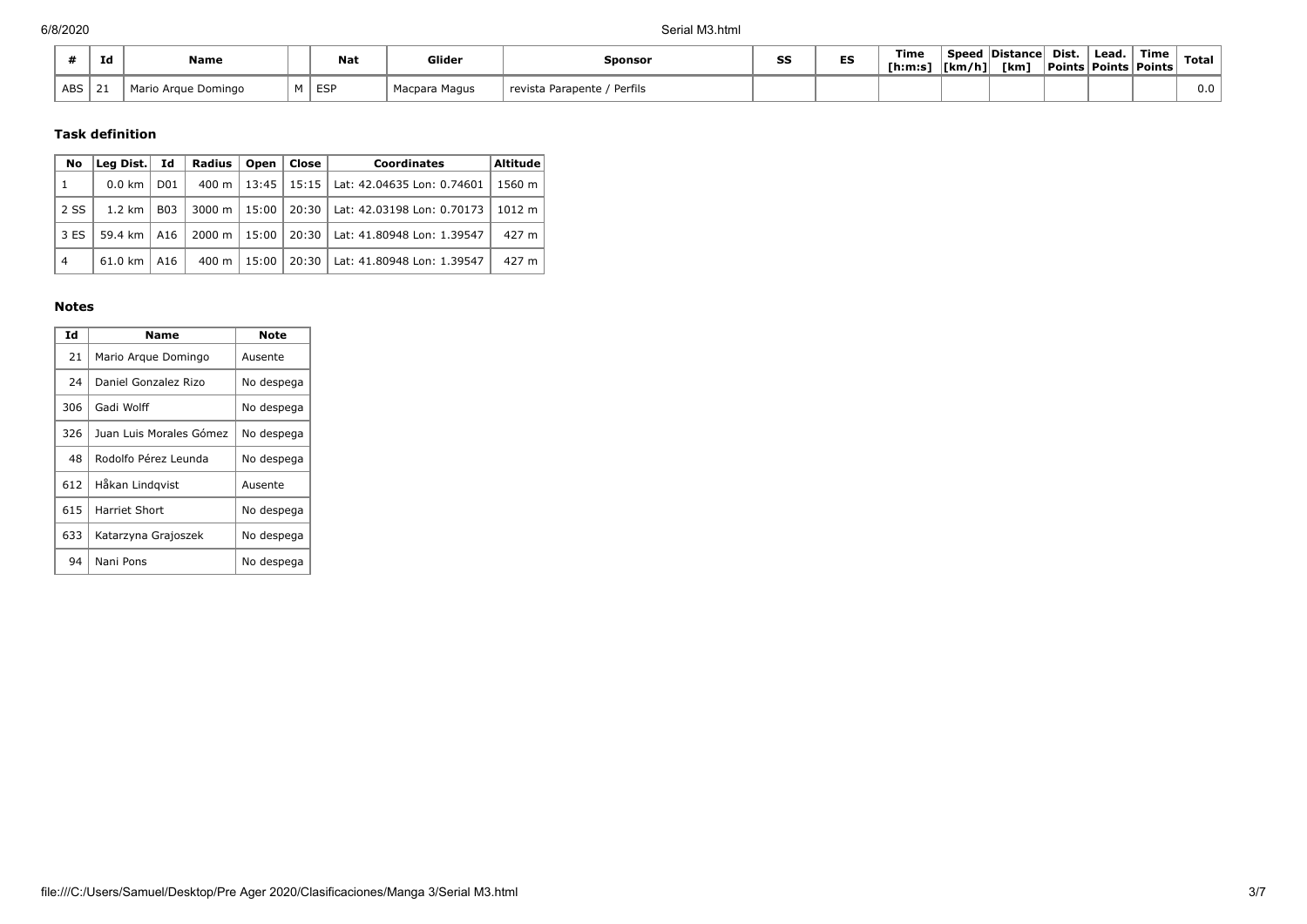6/8/2020 Serial M3.html

**Pilots not yet processed (NYP)**

**Id Name**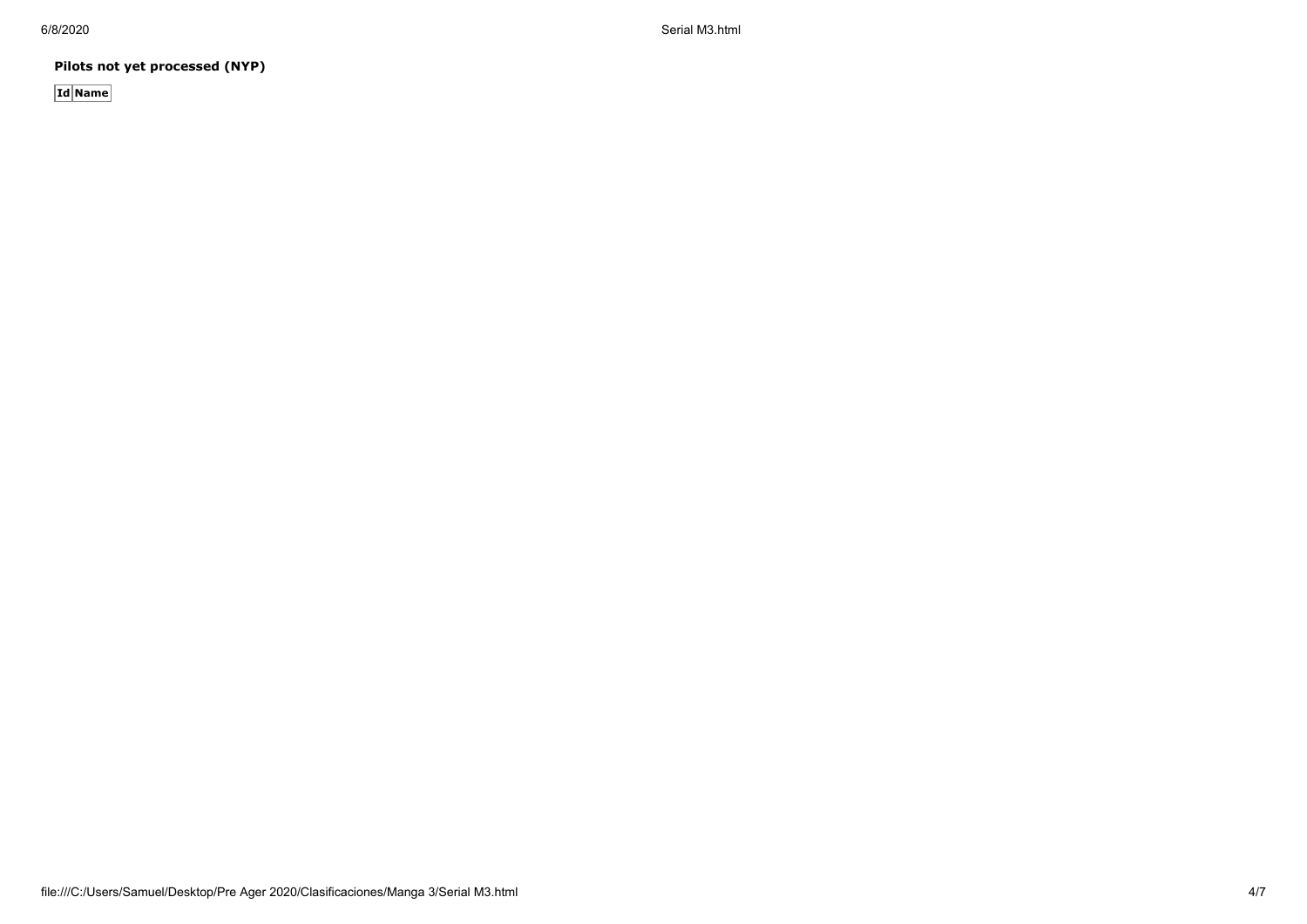## **Task statistics**

| param                           | value                     |
|---------------------------------|---------------------------|
| ss_distance                     | 57.629                    |
| task distance                   | 61.013                    |
| launch_to_ess_distance          | 59.413                    |
| no_of_pilots_present            | 102                       |
| no_of_pilots_flying             | 94                        |
| no_of_pilots_lo                 | 53                        |
| no_of_pilots_reaching_nom_dist  | 59                        |
| no_of_pilots_reaching_es        | 41                        |
| no_of_pilots_reaching_goal      | 41                        |
| sum_flown_distance              | 4329.626                  |
| best_dist                       | 61.013                    |
| best time                       | 1.4436                    |
| worst time                      | 2.0033                    |
| qnh_setting                     | 1013.25                   |
| no_of_pilots_in_competition     | 104                       |
| no_of_pilots_landed_before_stop | 0                         |
| sum_dist_over_min               | 3956.078                  |
| sum_real_dist_over_min          | 3956.078                  |
| sum_flown_distances             | 4329.626                  |
| best_real_dist                  | 61.013                    |
| last_start_time                 | 2020-08-04T15:00:00+02:00 |
| first_start_time                | 2020-08-04T15:00:00+02:00 |
| first_finish_time               | 2020-08-04T16:26:37+02:00 |
| max_time_to_get_time_points     | 2.6451                    |
| goalratio                       | 0.4362                    |
| arrival_weight                  | 0                         |
| departure_weight                | 0                         |
| leading_weight                  | 0.162                     |
| time_weight                     | 0.4036                    |
| distance_weight                 | 0.4344                    |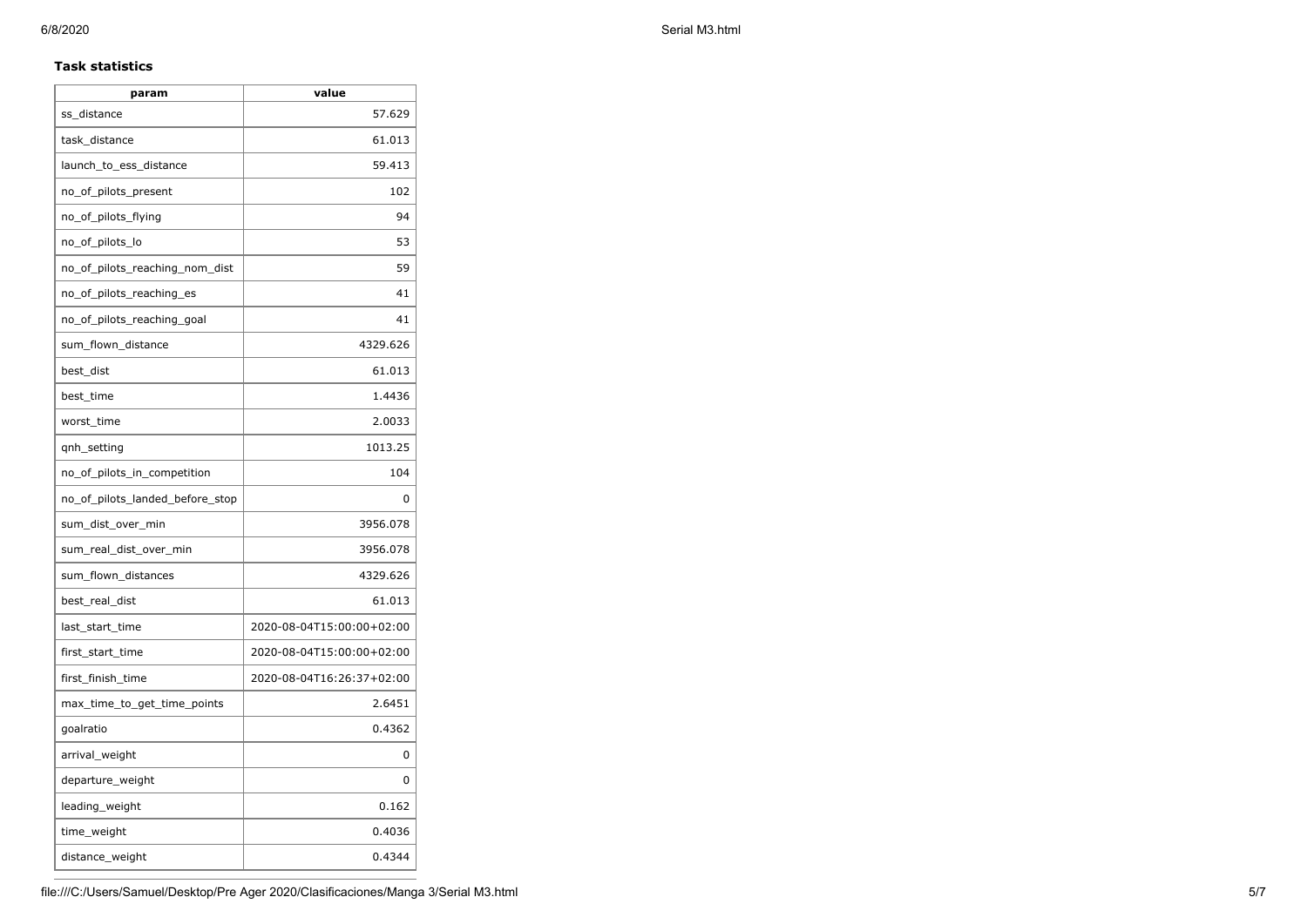| param                        | value        |
|------------------------------|--------------|
| smallest_leading_coefficient | 0.868        |
| available_points_distance    | 432.3828     |
| available_points_time        | 401.8109     |
| available_points_departure   | ŋ            |
| available points leading     | 161.2642     |
| available_points_arrival     | 0            |
| time_validity                | 1            |
| launch_validity              | 0.9955       |
| distance_validity            | 1            |
| stop_validity                | $\mathbf{1}$ |
| day_quality                  | 0.9955       |
| ftv_day_validity             | 0.9868       |
| time_points_stop_correction  | 0            |

# **Scoring formula settings**

| param                                        | value    |
|----------------------------------------------|----------|
| id                                           | GAP2020  |
| use_distance_points                          | 1        |
| use_time_points                              | 1        |
| use_departure_points                         | $\Omega$ |
| use_leading_points                           | 1        |
| use_arrival_position_points                  | 0        |
| use_arrival_time_points                      | 0        |
| time points if not in goal                   | $\Omega$ |
| jump_the_gun_factor                          | $\Omega$ |
| jump_the_gun_max                             | 0        |
| use 1000 points for max day quality          | $\Omega$ |
| normalize_1000_before_day_quality            | 0        |
| time_validity_based_on_pilot_with_speed_rank | 1        |
| bonus_gr                                     | 4        |
| no_pilots_in_goal_factor                     | 0.8      |
| task_stopped_factor                          | 0.7      |

6/8/2020 Serial M3.html